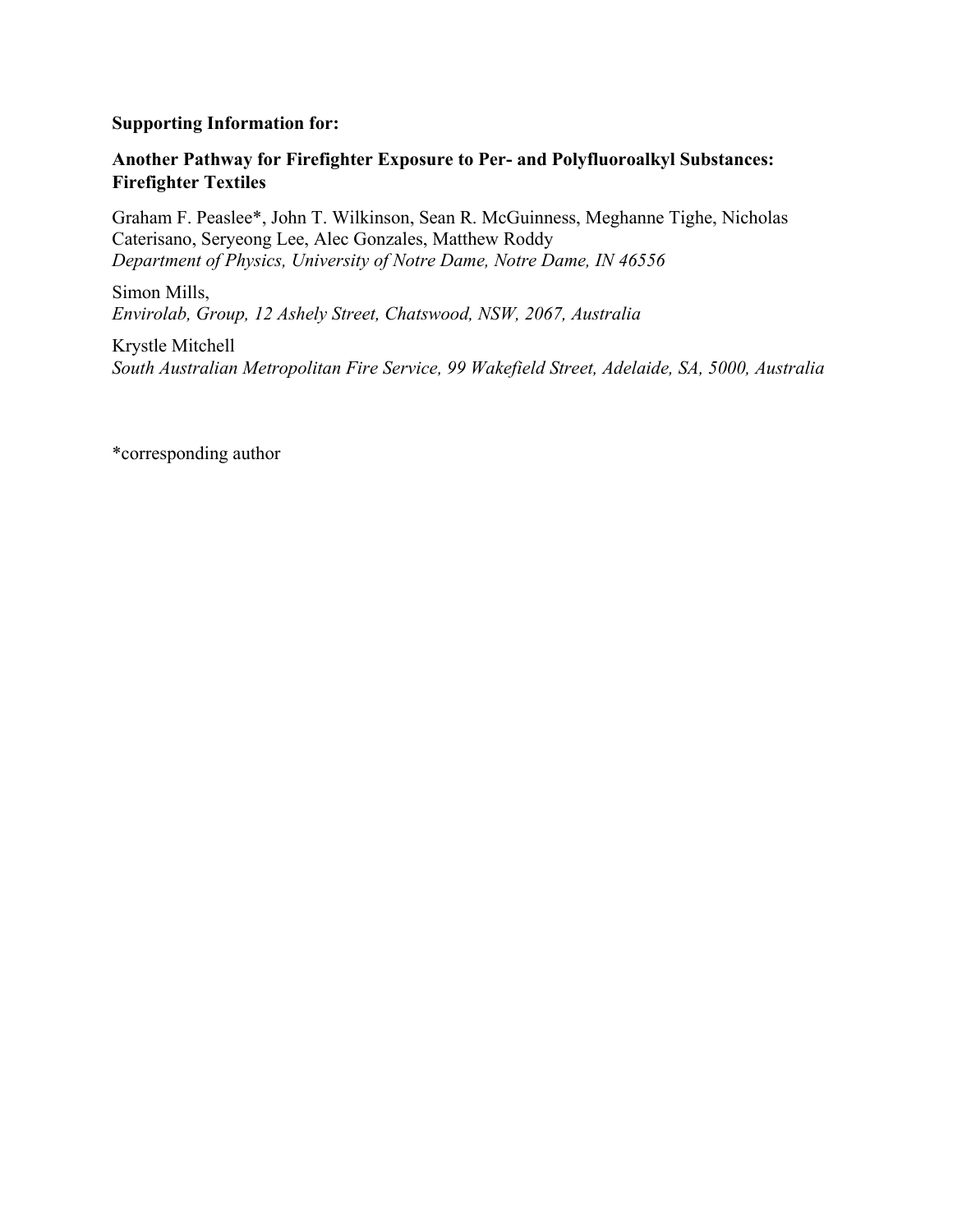## MATERIALS AND METHODS *Sample Collection:*

The samples collected ranged in manufacturing age between 2002 and 2017, and several unused (never-worn) samples were obtained from 2007, 2008 and 2017. The remainder were out-ofservice (used) turnout gear from 2002 - 2014. In addition, 11 material swatches were obtained from textile manufacturers that represented new (in 2018) thermal liners used in the fabrication of turnout gear. After collection, active-duty PPE specialists with three different fire departments in California, Georgia and Indiana were able to assist with the identification of fabrics used in the donated samples. All materials were designated specialty fabrics produced from four of the major specialty textile manufacturers in the US: Gore (Newark, DE), Milliken and Company (Spartanburg, SC), TenCate Fabrics (Union City, GA), and Tyndale USA (Pipersville, PA).

| <b>PPE</b> gear manufacturers sampled:    | $\#$ samples |
|-------------------------------------------|--------------|
| Globe Manufacturing (Pittsfield MA),      |              |
| Lion Group (Dayton OH),                   | 12           |
| Honeywell First Responder (Dayton, OH),   |              |
| Lakeland Fire (Decatur, AL)               |              |
| Quest Fire Apparel (Saratoga Springs, NY) |              |
| Quaker Safety (Quakertown, PA)            |              |

Table S1. The type and number of turnout gear samples used in this study.

# *Total fluorine measurements:*

Textile preparation was performed as in Ritter *et al.*<sup>26</sup> Briefly, each textile sample was cut into replicate targets for PIGE analysis using HPLC-grade methanol-washed scissors. Each textile target was cut to approximately 2 cm  $\times$  2 cm in size and mounted to a stainless-steel target frame with a 1 cm diameter hole in the middle. A beam of 4.0 MeV protons was extracted through a thin  $(8 \mu m)$  Kaptan<sup>®</sup> foil into air and was used to irradiate each replicate sample for approximately 180 seconds, with a beam intensity between  $40 - 60$  nA. Resultant gamma-rays were detected by a 20% High-Purity Germanium detector (Canberra) placed at approximately 70 degrees to the incident beam and less than 3 cm from the target. Replicate samples were measured from two to five locations on each textile. The dust sample was coarse-sieved (2-mm stainless steel mesh) to remove hair, leaves, food remnants and trash from the dust. The dust sample was put into thinwalled (0.002") resealable bag (Uline) of approximately 2.5 cm  $\times$  2.5 cm and mounted on the same target frames for PIGE analysis. Total fluorine concentrations were obtained by using spectral data for the <sup>19</sup> $F(p, p\gamma)$  reaction, which were analyzed by integrating the background-subtracted peaks at 110 keV and 197 keV, and the beam intensity was monitored periodically with a faraday cup measurement and normalized to on-target intensity by using the 770 keV backgroundsubtracted peak from the <sup>40</sup>Ar(p,ny) reaction in air for each run.

The minimum detection limits for total fluorine by PIGE in textiles were determined from external calibration curves created by coating textiles in a PFOA stock solution<sup>26</sup>. The accuracy of PIGE, as indicated by % recovery  $\pm$  standard deviation, ranged from  $98 \pm 2$ −103  $\pm$  3%. The precision of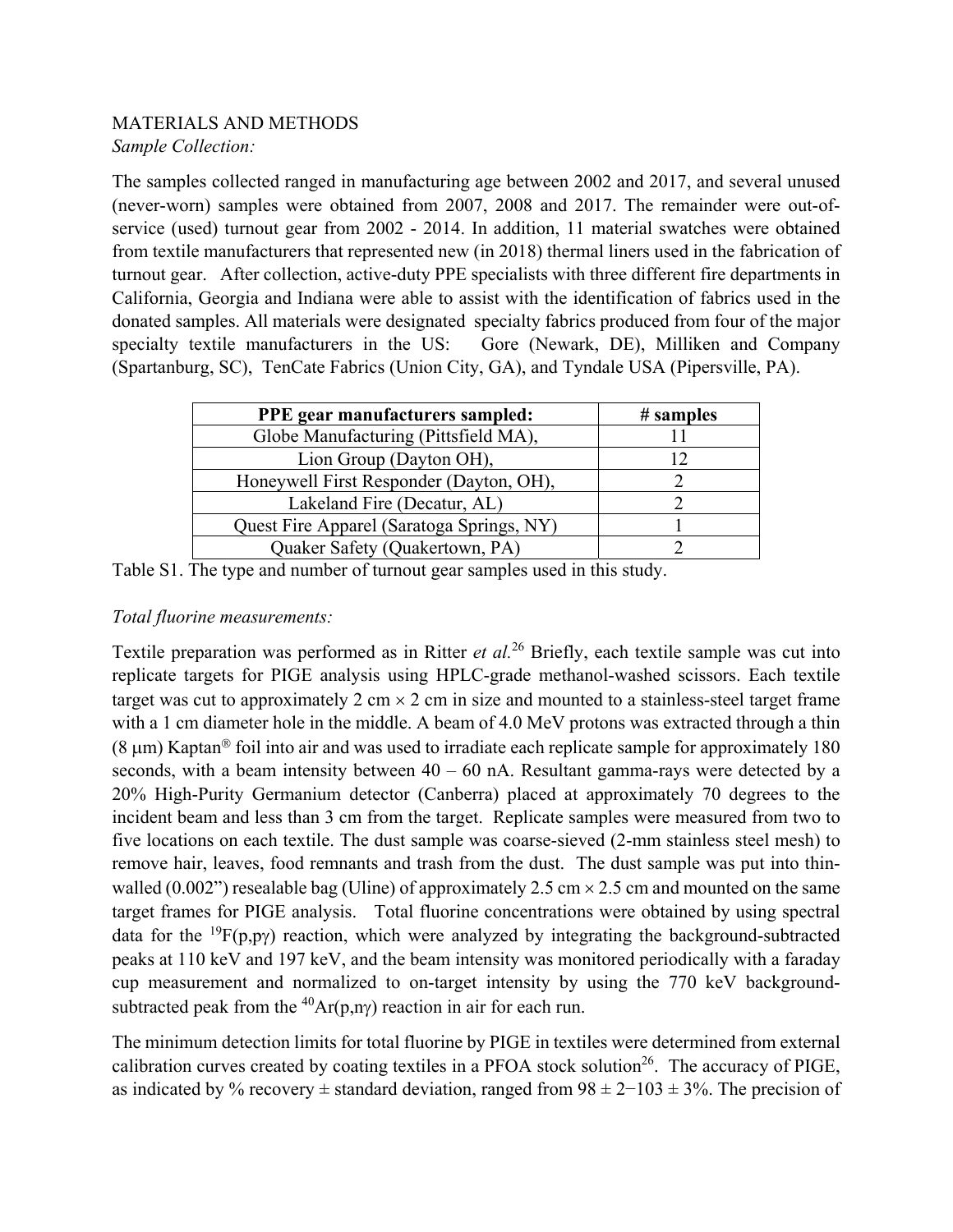PIGE for a set of replicate measurements shown in Table S4 as indicated by RSD, is  $\pm$ 5.4% with an MDL of 16.2 ppm F for these fabrics. While the analytical precision of measurements from the same target was 5.4%, the variation between spots close by each other from a single fabric ranged from 2% - 9.5% for the samples tested, as can be seen in Table S4. This indicates that there is additional variability of total fluorine on used materials beyond that of the measurement technique.

Total fluorine measurements by PIGE are impossible to quantify for textiles that exceeded 30% by weight of fluorine. The gamma-ray detector and acquisition system experiences more than 50% dead time on such samples, making quantification unreliable. This has only affected measurements on pure PFTE to date, but since the moisture barrier is comprised of a PFTE liner, total fluorine measurements of the moisture barriers were not valid and are excluded from the data presented here. Typical concentrations below 1% total fluorine were quantitative and reproducible.

## *Textile Extractions:*

To further screen for the degradation of PFAS from the turnout gear, selected samples were subject to two types of extraction protocols: a base-assisted extraction and a methanol extraction. The base extraction was performed by placing approximately 250 mg of textile or dust sample into a 15 mL conical HDPE tube (VWR) and sonicating overnight with approximately 10 mL of 2.0 M NaOH solution. This solution was filtered through a HPLC-grade-methanol-washed qualitative filter (Whatman) to remove solids and sent for commercial LC-MS/MS analysis in a clean, parafilmed conical HDPE tube. The Australian samples were extracted similarly, except that 0.1 M ammonia was used. The methanol extractions were also performed by placing approximately 250 mg of dust sample into a 15 mL conical HDPE tube, and sonicating overnight with approximately 10 mL of HPLC-grade methanol. This solution was similarly filtered and sent for commercial LC-MS/MS analysis. All solvents used were tested in advance to be fluorine-free by solid-phase extraction (Waters WAX cartridges) and subsequent PIGE analysis. Undoubtedly, some PFAS were lost to the filtration step in these procedures, but significant quantities were recovered in the extractant in all cases, and the separation of solids from the extractant was essential for the subsequent LC-MS/MS analysis.

## *LC-MS/MS Analysis:*

Selected sample extractions were sent for LC-MS/MS analysis at a certified testing laboratory (Vista Analytical). 24 common PFAS analytes were measured and calibrated against standards purchased mainly from Wellington and some from CIL. All standard solutions, isotope dilution standards and spike recovery solutions were formulated at Vista Analytical. Isotope dilution was used for the quantification of 19 of the 24 native compounds. A complete list of LC-MS/MS analytes is included in Table S2, and those with isotope dilution quantification have the specific species listed. Sample clean-up was performed using a weak-anion SPE cartridge. Separation is on an iClass Acquity UPLC using a Waters BEH C18 1.7um column. This is paired with a Waters TQS-micro MS system in negative-ESI mode with sMRM acquisition. Two MRMs are monitored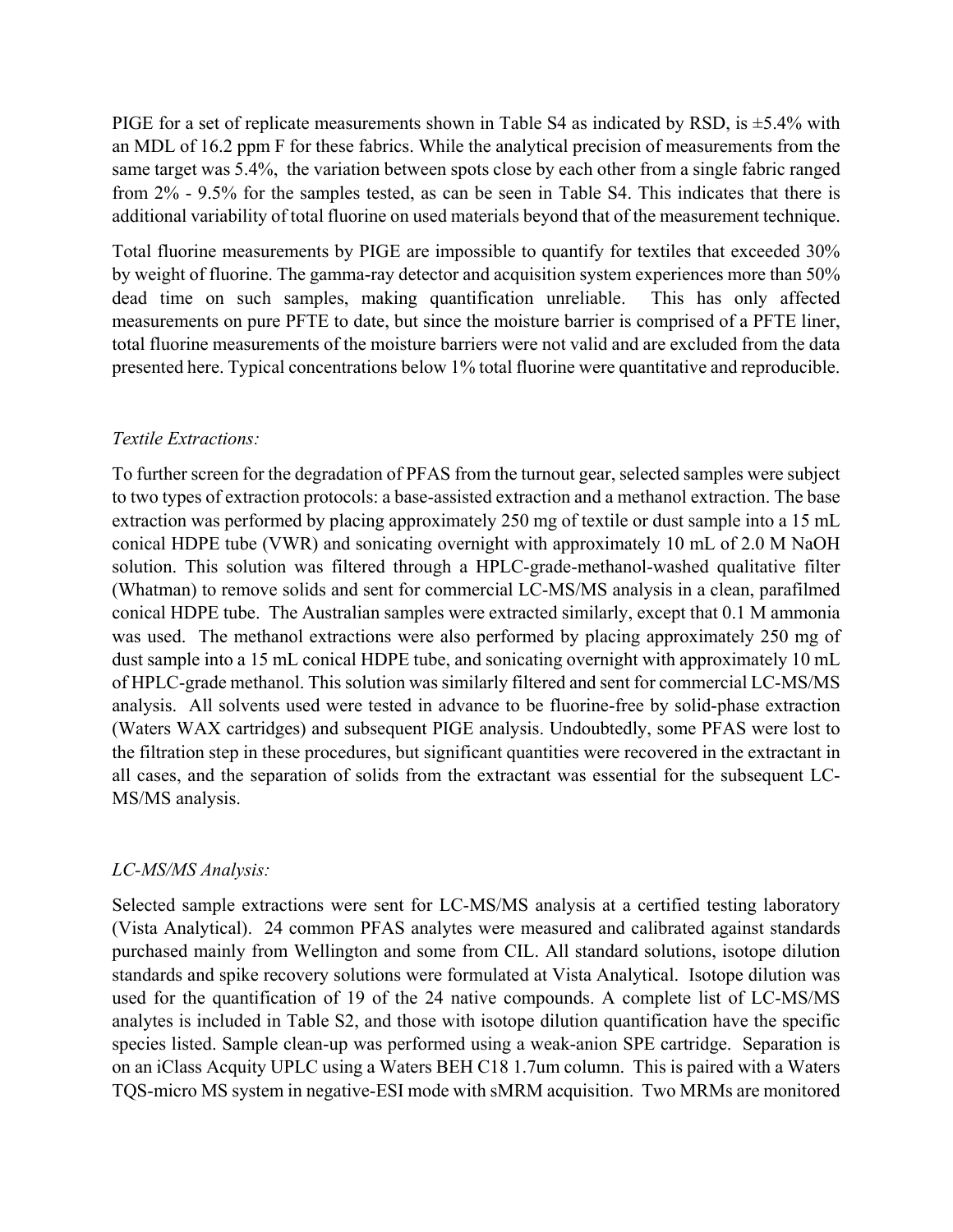for each unknown with a minimum of 14 scans per peak. Data are processed with TargetLynx XS software. Calibration ranges are typically from 0.5 ng/g – 500 ng/g and process blanks were analyzed for each matrix, and 10 ng/g spike recovery measurement was performed for each analyte every eight samples.

| Analyte            | (isotope label)     | $MDL$ (ng/g) | Analyte        | (isotope label)       | $MDL$ (ng/g) |
|--------------------|---------------------|--------------|----------------|-----------------------|--------------|
| <b>PFBA</b>        | $13C3-PFBA$         | 1.29         | PFPeS          |                       | 4.52         |
| PFPeA              | ${}^{13}C3$ -PFPeA) | 1.86         | <b>PFHxS</b>   | $18$ O2-PFHxS)        | 2.86         |
| <b>PFHxA</b>       | $13C2-PFHxA$        | 1.87         | PFHpS          |                       | 1.57         |
| PFH <sub>p</sub> A | $(^{13}C4-PFHpA)$   | 1.89         | <b>PFOS</b>    | $13C8-PFOS$           | 7.79         |
| <b>PFOA</b>        | $13C2-PFOA$         | 2.18         | <b>PFNS</b>    |                       | 13.2         |
| <b>PFNA</b>        | $(13C5-PFNA)$       | 1.64         | <b>PFDS</b>    |                       | 1.85         |
| <b>PFDA</b>        | $13C2-PFDA$         | 2.36         | 4:2 FTS        | $(^{13}C2 - 4:2$ FTS) | 4.55         |
| PFUnA              | $(^{13}C2-PFUnA)$   | 3.26         | 6:2 FTS        | $(13C2-6:2$ FTS)      | 2.11         |
| PFDoA              | $(^{13}C2-PFDoA)$   | 2.54         | 8:2 FTS        | $13C2 - 8:2$ FTS)     | 2.63         |
| PFTrDA             |                     | 1.12         | <b>PFOSA</b>   | $13C8-PFOSA$          | 2.09         |
| PFTeDA             | $13C2-PFTeDA$       | 1.82         | MeFOSAA        | $(d3-MeFOSAA)$        | 2.78         |
| <b>PFBS</b>        | $(^{13}C3-PFBS)$    | 3.35         | <b>EtFOSAA</b> | $(d5-EtFOSAA)$        | 2.96         |

Table S2: The specific 24 PFAS analytes measured in this study. The 19 that include stable isotope dilution standards have the labeled species listed in parentheses. The minimum detection limit (MDL) is listed in ng/g for each analyte.

## *TOP assay:*

The three Australian samples were also tested by the Total Oxidizable Precursor Assay (TOPA) $31$ to provide a different assessment of total fluorine. In this analysis the pre-TOPA results were from textiles that were extracted with 0.1 M ammonia in methanol, and a portion of the same extract was then carefully evaporated and reconstituted in the alkali persulphate media prior to digestion (TOPA). The digestate was then analyzed for PFAS as described above and named as "post-TOPA"

#### RESULTS AND DISCUSSION

All the individual PIGE measurements for the thermal liners and the outer shells used in table 1 are listed in Tables S2 and S3 below. There is roughly a thousand-fold more fluorine in the moisture barrier and the outer shell than used thermal liners, so only negligible fluorine is lost presumably between the moisture barrier and the thermal liner – yet it results in a significant source of PFAS in the thermal liner at the ppm level.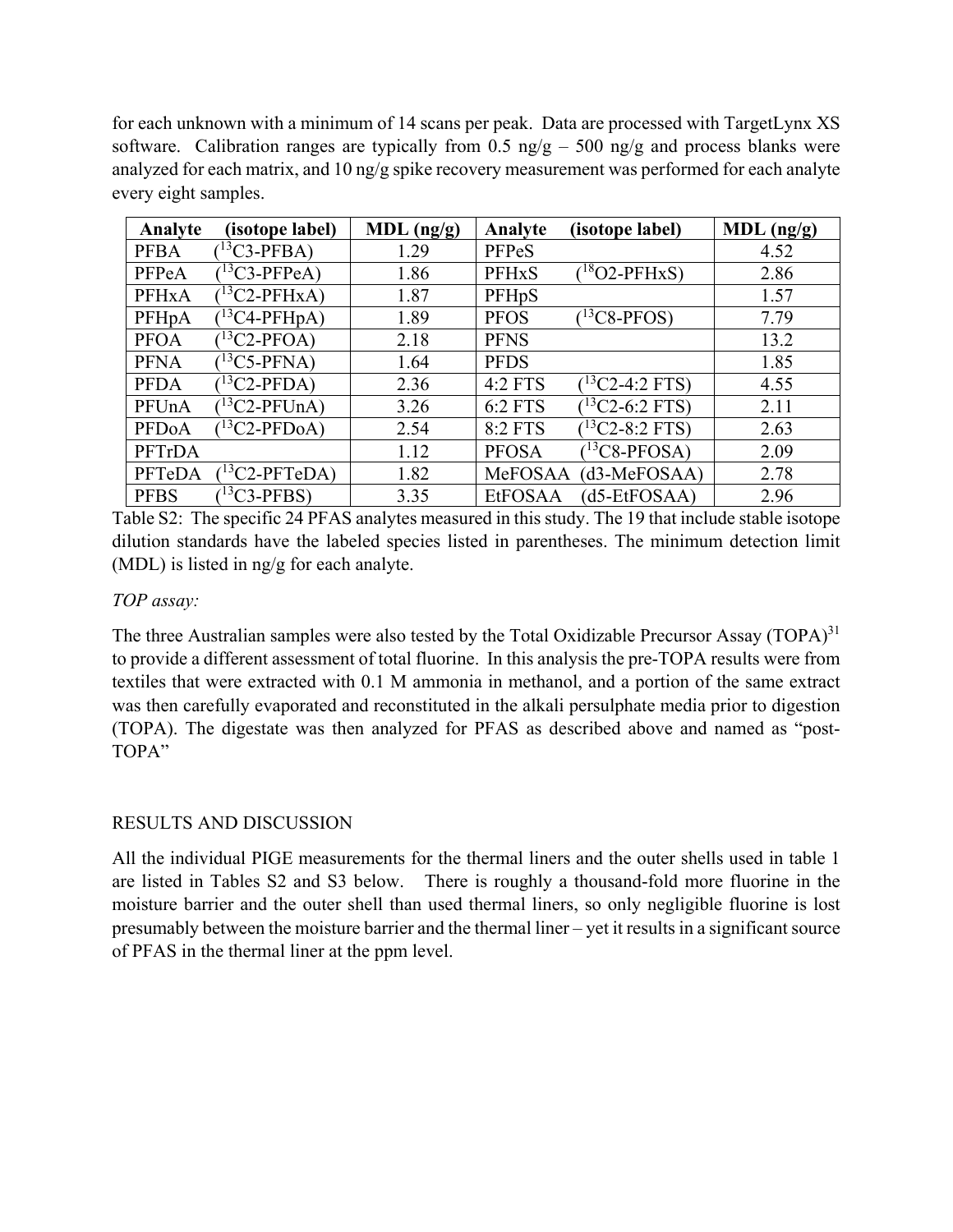|                     | <b>Thermal liner - Exterior (facing MB and Outer Shell)</b> |       |               |       |       |  |  |
|---------------------|-------------------------------------------------------------|-------|---------------|-------|-------|--|--|
| <b>Sample</b>       | ppm F                                                       | error | <b>Sample</b> | ppm F | error |  |  |
| $new1-B$            | 66                                                          | 10    | Used1-A       | 121   | 14    |  |  |
| new1-C              | 45                                                          | 8     | Used1-B       | 210   | 18    |  |  |
| $new2-A$            | 251                                                         | 21    | Used1-C       | 177   | 17    |  |  |
| $new2-C$            | 151                                                         | 15    | Used1-E       | 95    | 12    |  |  |
| $new2-E$            | 152                                                         | 15    | Used1-N       | 157   | 16    |  |  |
| new <sub>2</sub> -N | 109                                                         | 13    | Used2-G       | 178   | 17    |  |  |
| $new2-B$            | 77                                                          | 11    | Used2-K       | 157   | 16    |  |  |
| new3-E              | 87                                                          | 15    | Used2-L       | 115   | 14    |  |  |
| new4-B              | 120                                                         | 14    | Used3-B       | 97    | 12    |  |  |
| new4-G              | 170                                                         | 16    |               |       |       |  |  |
| new4-K              | 141                                                         | 15    |               |       |       |  |  |
| new4-L              | 91                                                          | 12    |               |       |       |  |  |
| new5-B              | 50                                                          | 10    |               |       |       |  |  |
| new5-G              | 107                                                         | 20    |               |       |       |  |  |
| new5-L              | 72                                                          | 14    |               |       |       |  |  |
| new5-K              | 108                                                         | 20    |               |       |       |  |  |
| new6-B              | 52                                                          | 8     |               |       |       |  |  |
| new6-B2             | 47                                                          | 8     |               |       |       |  |  |

|                     | Thermal liner - Interior (facing skin) |       |               |       |       |  |  |  |
|---------------------|----------------------------------------|-------|---------------|-------|-------|--|--|--|
| <b>Sample</b>       | ppm F                                  | error | <b>Sample</b> | ppm F | error |  |  |  |
| $new1-B$            | 20                                     | 7     | Used1-A       | 139   | 15    |  |  |  |
| $new1-C$            | 27                                     | 7     | Used1-B       | 130   | 14    |  |  |  |
| $new2-A$            | 58                                     | 10    | Used1-C       | 57    | 11    |  |  |  |
| $new2-C$            | 66                                     | 11    | Used1-E       | 25    | 9     |  |  |  |
| new <sub>2</sub> -E | 62                                     | 10    | Used1-N       | 43    | 10    |  |  |  |
| $new2-B$            | 39                                     | 9     | Used1-W       | 95    | 13    |  |  |  |
| new <sub>3</sub> -E | 62                                     | 12    | Used2-G       | 58    | 11    |  |  |  |
| new4-G              | 105                                    | 13    | Used2-K       | 45    | 10    |  |  |  |
| new4-K              | 67                                     | 11    | Used2-L       | 89    | 13    |  |  |  |
| new4-L              | 71                                     | 11    | Used3-B       | 43    | 8     |  |  |  |
| new5-B              | 41                                     | 8     |               |       |       |  |  |  |
| new5-G              | 45                                     | 9     |               |       |       |  |  |  |
| new5-L              | 42                                     | 8     |               |       |       |  |  |  |
| new <sub>5</sub> -K | 50                                     | 9     |               |       |       |  |  |  |
| new6-B              | 18                                     | 6     |               |       |       |  |  |  |
| new6-B2             | 31                                     | 7     |               |       |       |  |  |  |

Table S3: The individual PIGE measurements (converted to ppm) for the thermal liner averages used in table 1.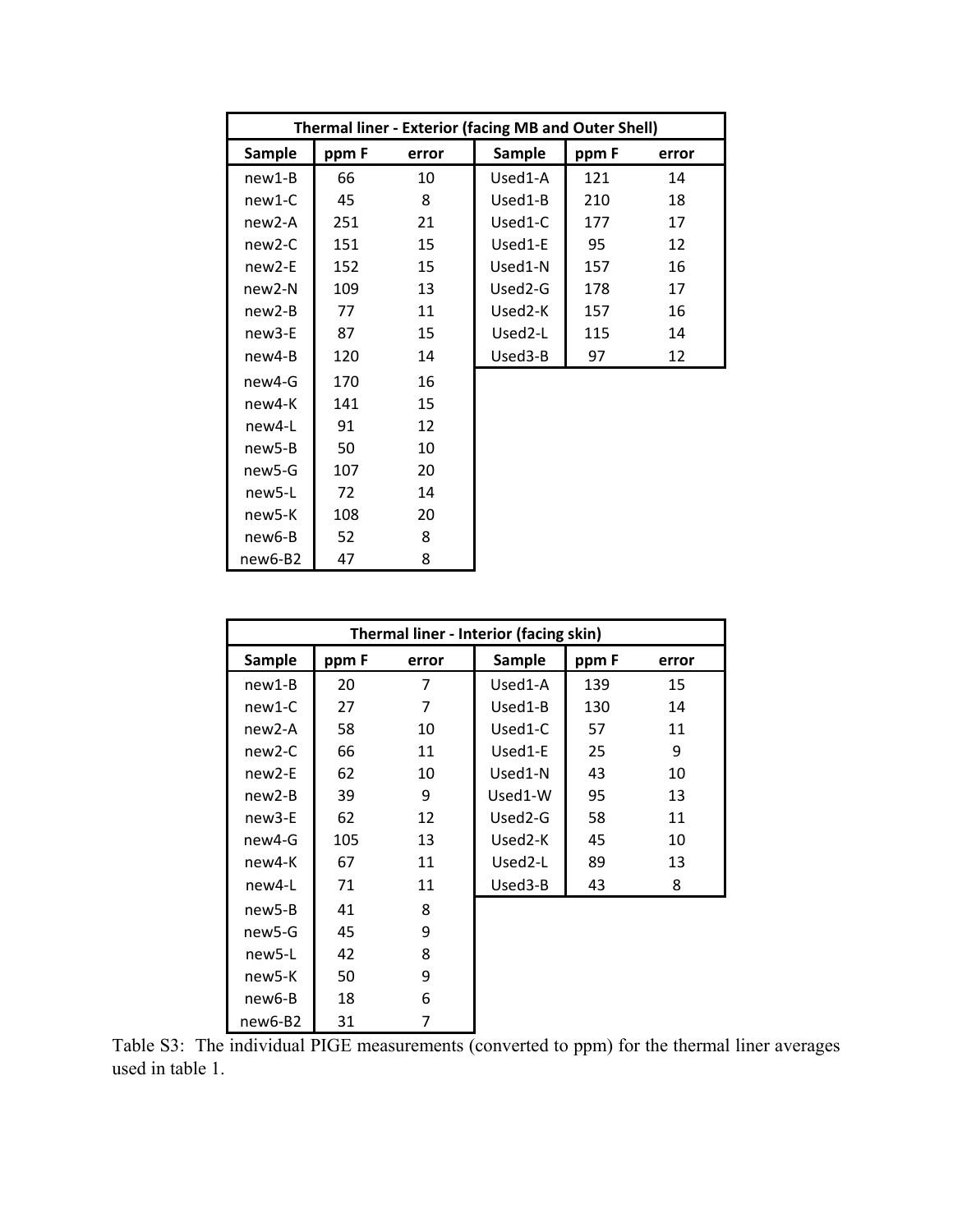| Outer layer         |       |       |               |       |       |  |  |
|---------------------|-------|-------|---------------|-------|-------|--|--|
| <b>Sample</b>       | ppm F | error | <b>Sample</b> | ppm F | error |  |  |
| new1-B              | 21049 | 1287  | used1-B       | 15797 | 955   |  |  |
| $new1-G$            | 23232 | 1428  | $used1-G$     | 13821 | 780   |  |  |
| new1-K              | 29900 | 1895  | used1-K       | 14882 | 837   |  |  |
| new1-L              | 29518 | 1840  | used1-L       | 22816 | 1308  |  |  |
| $new2-A$            | 15085 | 929   | used1-A       | 12818 | 723   |  |  |
| $new2-B$            | 21652 | 1362  | used1-B       | 16379 | 924   |  |  |
| $new2-C$            | 16758 | 1029  | $used1-C$     | 15950 | 904   |  |  |
| new <sub>2</sub> -F | 17179 | 1050  | $used1-E$     | 20910 | 1182  |  |  |
| new2-N              | 20613 | 1278  | $used1-N$     | 11040 | 618   |  |  |
| new <sub>2</sub> -W | 20002 | 1228  | used1-W       | 12437 | 701   |  |  |

Table S4: The individual PIGE measurements (converted to ppm) for the outer shell averages used in table 1.

These data represent an average of many sets of turnout gear, and for a subset of 4 samples where we have identified the same brand and same textile used, we did 6 replicate measurements of each garment's outer shell. The degradation of the outer shell is broken down by years since manufacture in Figure S1 and the data are provided in Table S4. Although some of the gear was older than 12 years, none of textiles used in service for longer than 10 years, which may explain why the loss of fluorine ceases for the oldest samples. Again, even for matched brand samples at different ages, statistically significant total fluorine is lost from the garment.



**Total F Measurements of Outer Shell with Age of Turnout Gear (identical brand garments n = 4)**

Figure S1: Total fluorine on the surface of the outer layer goes down significantly with age of gear. There is discoloration and wear with age as well. We do not have a record of sunlight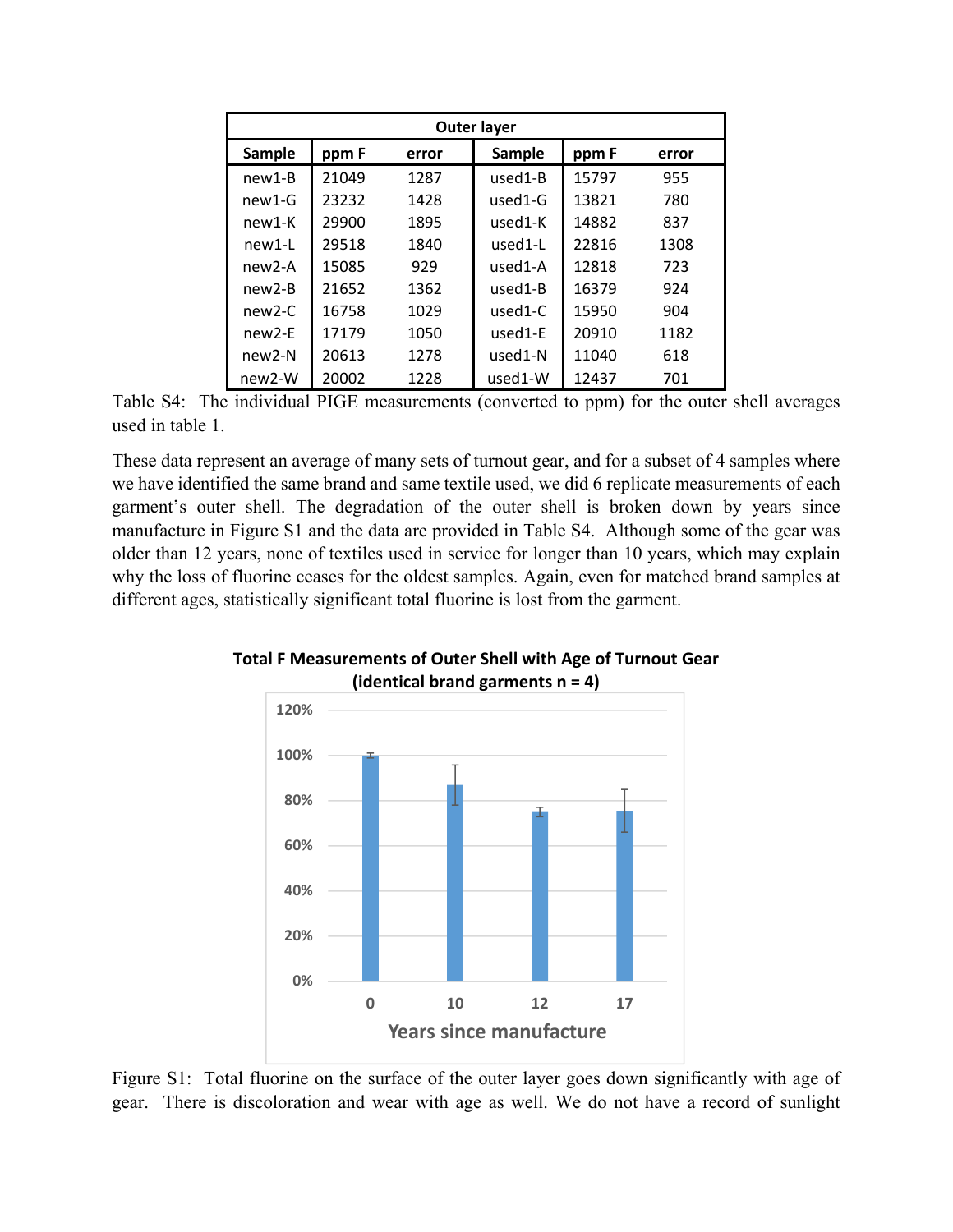exposure, nor wash history. The error bars represent one standard deviation of the  $\sim$ 6 measurements per sample. The statistical significance of reduction between  $0 - 10$  years is  $t(9)=4.12 p=0.001$ , and between 10 and 12 years is  $t(9)=3.74 p=0.002$ , while there is no statistically significant difference between the samples that were 12 and 17 years past manufacture:  $t(10)=0.19$  $p=0.43$ ). It is important to note that most gear is only in service for  $\leq 10$  years before routine replacement, but significant quantities of fluorine are lost from the outer shell during this time.

| Sample            | ppm F | error | <b>Sample</b>     | ppm F | error |
|-------------------|-------|-------|-------------------|-------|-------|
| New - rep 1       | 7251  | 391   | Used - 2006 rep 1 | 5341  | 289   |
| New - rep 2       | 7322  | 396   | Used - 2006 rep 2 | 5614  | 303   |
| New - rep 3       | 7203  | 388   | Used - 2006 rep 3 | 5468  | 296   |
| New - rep 4       | 7148  | 386   | Used - 2006 rep 4 | 5322  | 288   |
| New - rep 5       | 7245  | 390   | Used - 2006 rep 5 | 5338  | 290   |
| New - rep 6       | 7101  | 383   | Used - 2006 rep 6 | 5375  | 292   |
| Used - 2008 rep 1 | 6918  | 374   | Used - 2001 rep 1 | 5654  | 305   |
| Used - 2008 rep 2 | 6367  | 342   | Used - 2001 rep 2 | 4634  | 251   |
| Used - 2008 rep 3 | 6212  | 334   | Used - 2001 rep 3 | 5765  | 311   |
| Used - 2008 rep 4 | 6477  | 350   | Used - 2001 rep 4 | 5672  | 306   |
| Used - 2008 rep 5 | 5393  | 292   | Used - 2001 rep 5 | 5975  | 323   |
|                   |       |       | Used - 2001 rep 6 | 5000  | 270   |

 Table S4: The individual PIGE measurements for the data presented in Figure S1. These errors are the statistical errors of the measurements. In some cases the variation between replicate pieces of the textile varied significantly more than the measurement precision, so the standard deviation of the measurements is used in Figure S1 to represent the error bars.

Also, different areas of the garments that experience high wear are shown to lose fluorine at a higher rate, as are the exterior layers of the outer layer (exposed to sunlight and water) compared to the inner layers. The degradation of the outer shell seems to significantly increase with age of the garment, while the presence of a significant fluorine signature in the thermal liners of unused turnout gear suggests that the PFAS shed from the moisture barrier has already largely occurred by the time the garment has been manufactured, although degradation continues with time.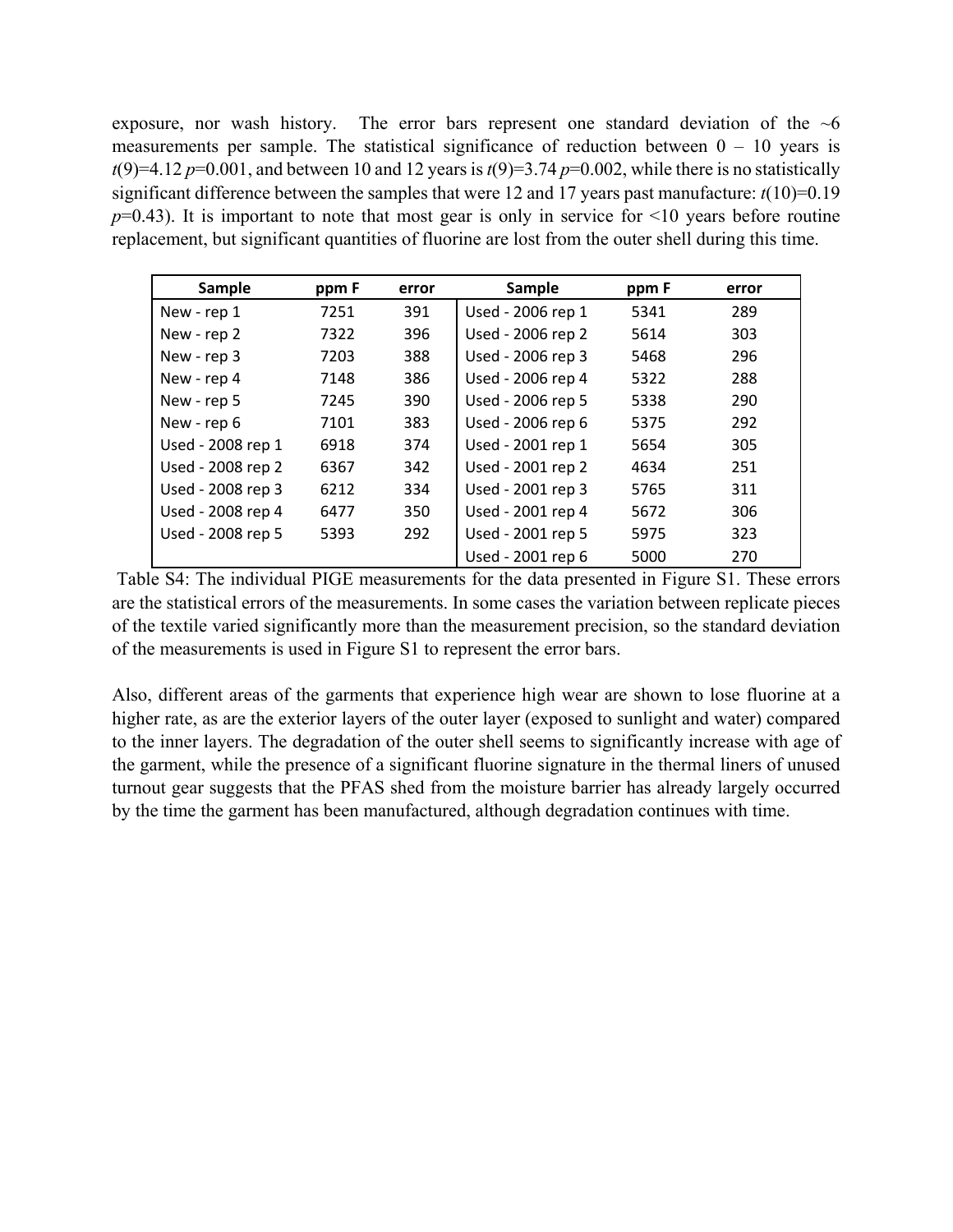

Figure S2: For one set of gear, identical garments were found used and unused from the same date of manufacture (2008) from the same manufacturer, from the same textile. Different areas of the garments with obviously different amounts of wear were observed to have different amounts of total fluorine. The error bars on the plot represent the standard deviation of the measurements.

One set was still in original packaging, other was taken out of service after 10 years of service in a major metropolitan FD. In each case the used gear was lower in total fluorine on the surface of the outer layer. While the jacket showed no statistically significant dependence on location sampled, the pants showed more wear on the groin, seat and knee sampling locations (high wear locations) and the total fluorine loss was higher in these areas than the location in mid-calf (pants leg location).

The comparison of a base extraction vs methanolic extraction for the dust collected at a representative fire department PPE handling facility is shown in table S5.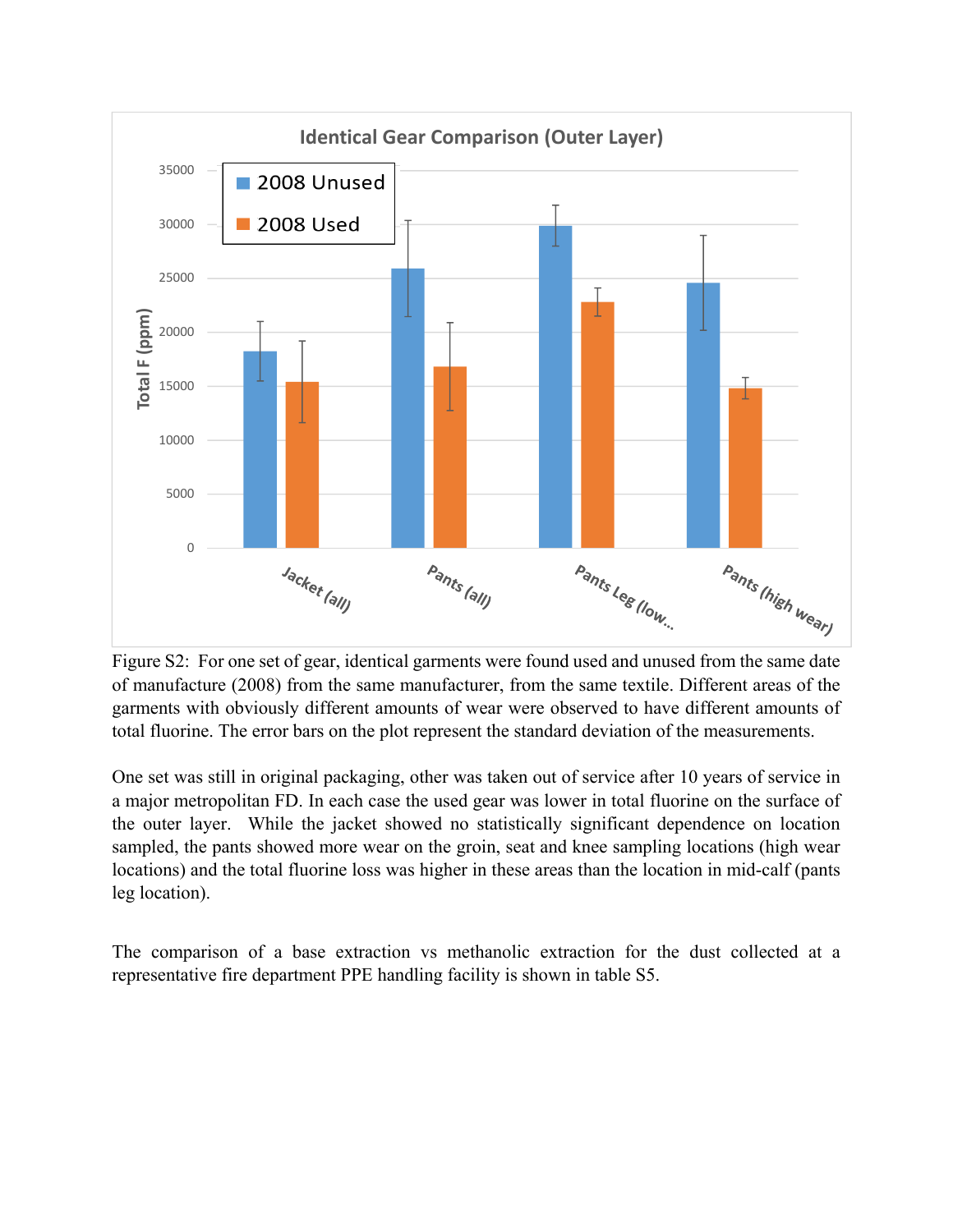|                | <b>PPE facility</b>                             | <b>PPE facility</b> |
|----------------|-------------------------------------------------|---------------------|
| values in ppb  | <b>Base</b>                                     | <b>Methanol</b>     |
|                | extraction                                      | extraction          |
| <b>PFBA</b>    | 94                                              | 80                  |
| <b>PFPeA</b>   | 41                                              | 45                  |
| <b>PFHxA</b>   | 44                                              | 40                  |
| <b>PFHpA</b>   | 17                                              | 26                  |
| <b>PFOA</b>    | 31                                              | 50                  |
| <b>PFNA</b>    | 7                                               | 18                  |
| <b>PFDA</b>    | <mdl< th=""><th>25</th></mdl<>                  | 25                  |
| <b>PFUnA</b>   | <mdl< th=""><th>17</th></mdl<>                  | 17                  |
| <b>PFDoA</b>   | $<$ MDL                                         | 10                  |
| <b>PFBS</b>    | 3110                                            | 13                  |
| <b>PFPeS</b>   | <mdl< th=""><th><mdl< th=""></mdl<></th></mdl<> | <mdl< th=""></mdl<> |
| <b>PFHxS</b>   | <mdl< th=""><th><mdl< th=""></mdl<></th></mdl<> | <mdl< th=""></mdl<> |
| <b>PFOS</b>    | <mdl< th=""><th>26</th></mdl<>                  | 26                  |
| <b>6:2 FTS</b> | 25                                              | 34                  |
| <b>8:2 FTS</b> | <mdl< th=""><th>23</th></mdl<>                  | 23                  |
| n-Et-FOSAA     | <mdl< th=""><th>10</th></mdl<>                  | 10                  |

Table S5: The average PFAS concentrations (in ppb) found in a fire department PPE handling facility by LC-MS/MS analysis, extracted by the same base extraction used for textiles and a pure methanolic extraction designed to keep the fluoroamidosulfonates intact.

The raw data from the LC-MS/MS analysis of Vista Labs are shown in Table S6 in ng/g (ppb). Even when multiplied by their stoichiometric ratios of fluorine atoms per molecule and summed represent only about 1% of the total fluorine measurements found by PIGE, consistent with previous measurements of textiles<sup>28</sup>. Despite the exquisite sensitivity and specificity of LC-MS/MS, the abundance of PFAS found in environmental samples are limited by the analytes in the library of calibrated standards. There are literally 100-fold more PFAS present in the material that represent pre-cursor material, polymeric fluorine that remains in the gear, unidentified congeners, and intermediate oxidation products that are not identified nor captured in routine LC-MS/MS analysis.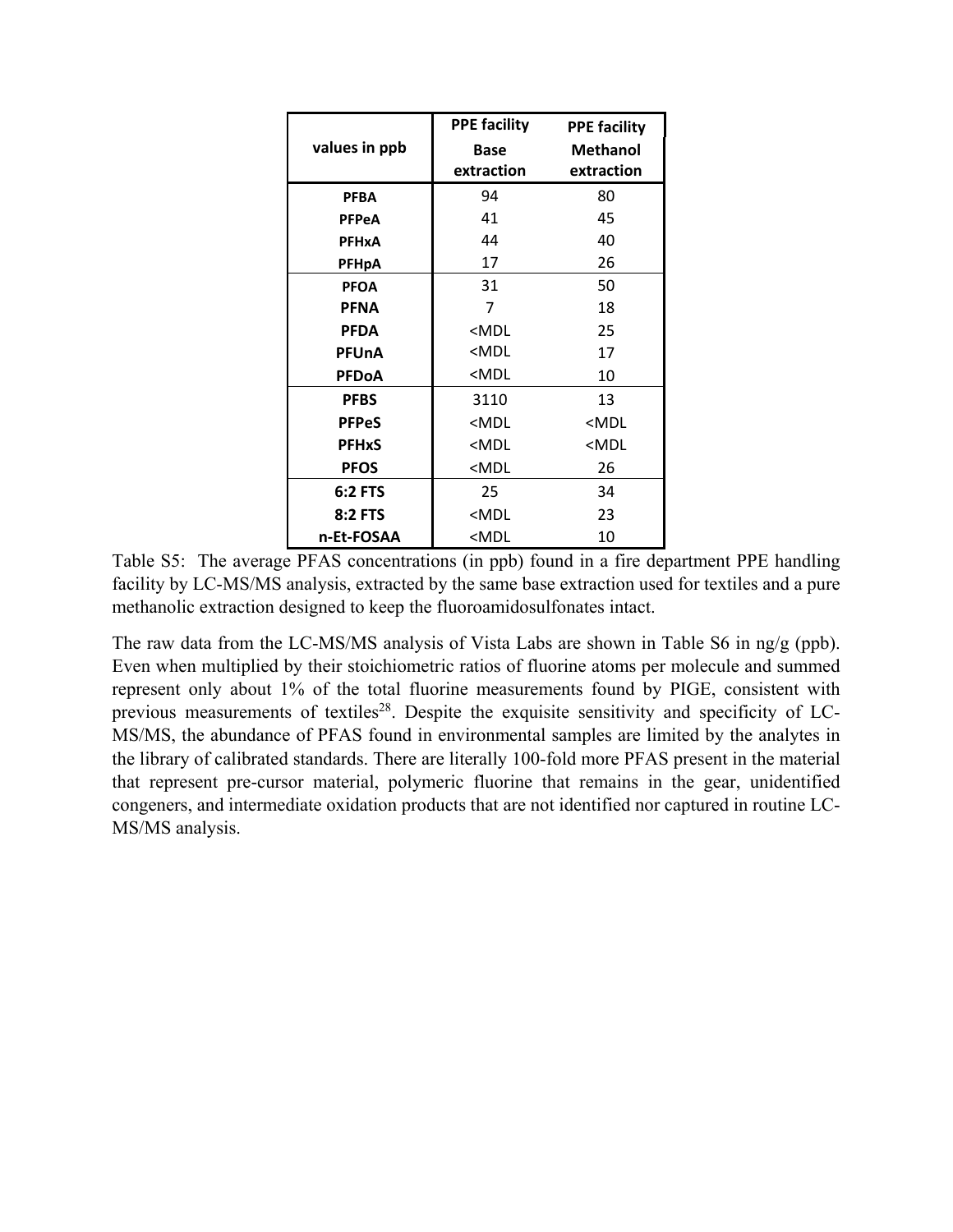|                | <b>Thermal</b><br>Layer<br>2008                                                                                                                                                                            | <b>Thermal</b><br>Layer<br>2014                                                                                                                                                | <b>Moisture</b><br><b>Barrier</b><br>2008                                                                                                                       | <b>Moisture</b><br><b>Barrier</b><br>2008                                                                                             | <b>Moisture</b><br><b>Barrier</b><br>2014                                                                | <b>Moisture</b><br><b>Barrier</b><br>2017                                    | Outer<br><b>Shell</b><br>2008                    | Outer<br><b>Shell</b><br>2014 |
|----------------|------------------------------------------------------------------------------------------------------------------------------------------------------------------------------------------------------------|--------------------------------------------------------------------------------------------------------------------------------------------------------------------------------|-----------------------------------------------------------------------------------------------------------------------------------------------------------------|---------------------------------------------------------------------------------------------------------------------------------------|----------------------------------------------------------------------------------------------------------|------------------------------------------------------------------------------|--------------------------------------------------|-------------------------------|
| Analyte        | (New)                                                                                                                                                                                                      | (Used)                                                                                                                                                                         | (New)                                                                                                                                                           | (Used)                                                                                                                                | (Used)                                                                                                   | (New)                                                                        | (New)                                            | (Used)                        |
| <b>PFBA</b>    | <mdl< th=""><th>139</th><th>12.8</th><th>20.5</th><th>615</th><th>991</th><th>10.6</th><th>21.5</th></mdl<>                                                                                                | 139                                                                                                                                                                            | 12.8                                                                                                                                                            | 20.5                                                                                                                                  | 615                                                                                                      | 991                                                                          | 10.6                                             | 21.5                          |
| <b>PFPeA</b>   | <mdl< th=""><th>228</th><th>12.6</th><th>18.1</th><th>104</th><th>2.49</th><th>17.8</th><th>164</th></mdl<>                                                                                                | 228                                                                                                                                                                            | 12.6                                                                                                                                                            | 18.1                                                                                                                                  | 104                                                                                                      | 2.49                                                                         | 17.8                                             | 164                           |
| <b>PFHxA</b>   | <mdl< th=""><th>199</th><th>30.5</th><th>35.8</th><th>28.6</th><th>36.9</th><th>36.9</th><th>10.9</th></mdl<>                                                                                              | 199                                                                                                                                                                            | 30.5                                                                                                                                                            | 35.8                                                                                                                                  | 28.6                                                                                                     | 36.9                                                                         | 36.9                                             | 10.9                          |
| PFHpA          | $<$ MDL                                                                                                                                                                                                    | 105                                                                                                                                                                            | 12.4                                                                                                                                                            | 14.3                                                                                                                                  | 5.82                                                                                                     | 25.4                                                                         | 25.4                                             | 2.23                          |
| <b>PFOA</b>    | 77.7                                                                                                                                                                                                       | 850                                                                                                                                                                            | 45.9                                                                                                                                                            | 36.6                                                                                                                                  | 71.4                                                                                                     | <mdl< th=""><th>182</th><th>97.3</th></mdl<>                                 | 182                                              | 97.3                          |
| <b>PFNA</b>    | 2.63                                                                                                                                                                                                       | 25.3                                                                                                                                                                           | <mdl< th=""><th>2.76</th><th>1.95</th><th><mdl< th=""><th>8.2</th><th><mdl< th=""></mdl<></th></mdl<></th></mdl<>                                               | 2.76                                                                                                                                  | 1.95                                                                                                     | <mdl< th=""><th>8.2</th><th><mdl< th=""></mdl<></th></mdl<>                  | 8.2                                              | <mdl< th=""></mdl<>           |
| <b>PFDA</b>    | 2.98                                                                                                                                                                                                       | 133                                                                                                                                                                            | 6.51                                                                                                                                                            | 23.7                                                                                                                                  | <mdl< th=""><th><mdl< th=""><th>5.51</th><th><mdl< th=""></mdl<></th></mdl<></th></mdl<>                 | <mdl< th=""><th>5.51</th><th><mdl< th=""></mdl<></th></mdl<>                 | 5.51                                             | <mdl< th=""></mdl<>           |
| <b>PFUnA</b>   | <mdl< th=""><th>7.96</th><th><mdl< th=""><th>2.51</th><th><mdl< th=""><th><mdl< th=""><th><mdl< th=""><th><mdl< th=""></mdl<></th></mdl<></th></mdl<></th></mdl<></th></mdl<></th></mdl<>                  | 7.96                                                                                                                                                                           | <mdl< th=""><th>2.51</th><th><mdl< th=""><th><mdl< th=""><th><mdl< th=""><th><mdl< th=""></mdl<></th></mdl<></th></mdl<></th></mdl<></th></mdl<>                | 2.51                                                                                                                                  | <mdl< th=""><th><mdl< th=""><th><mdl< th=""><th><mdl< th=""></mdl<></th></mdl<></th></mdl<></th></mdl<>  | <mdl< th=""><th><mdl< th=""><th><mdl< th=""></mdl<></th></mdl<></th></mdl<>  | <mdl< th=""><th><mdl< th=""></mdl<></th></mdl<>  | <mdl< th=""></mdl<>           |
| <b>PFDoA</b>   | <mdl< th=""><th>68.6</th><th>5.01</th><th>25.9</th><th><mdl< th=""><th><mdl< th=""><th><mdl< th=""><th><mdl< th=""></mdl<></th></mdl<></th></mdl<></th></mdl<></th></mdl<>                                 | 68.6                                                                                                                                                                           | 5.01                                                                                                                                                            | 25.9                                                                                                                                  | <mdl< th=""><th><mdl< th=""><th><mdl< th=""><th><mdl< th=""></mdl<></th></mdl<></th></mdl<></th></mdl<>  | <mdl< th=""><th><mdl< th=""><th><mdl< th=""></mdl<></th></mdl<></th></mdl<>  | <mdl< th=""><th><mdl< th=""></mdl<></th></mdl<>  | <mdl< th=""></mdl<>           |
| <b>PFTrDA</b>  | <mdl< th=""><th>2.16</th><th><mdl< th=""><th><mdl< th=""><th><mdl< th=""><th><mdl< th=""><th><mdl< th=""><th><mdl< th=""></mdl<></th></mdl<></th></mdl<></th></mdl<></th></mdl<></th></mdl<></th></mdl<>   | 2.16                                                                                                                                                                           | <mdl< th=""><th><mdl< th=""><th><mdl< th=""><th><mdl< th=""><th><mdl< th=""><th><mdl< th=""></mdl<></th></mdl<></th></mdl<></th></mdl<></th></mdl<></th></mdl<> | <mdl< th=""><th><mdl< th=""><th><mdl< th=""><th><mdl< th=""><th><mdl< th=""></mdl<></th></mdl<></th></mdl<></th></mdl<></th></mdl<>   | <mdl< th=""><th><mdl< th=""><th><mdl< th=""><th><mdl< th=""></mdl<></th></mdl<></th></mdl<></th></mdl<>  | <mdl< th=""><th><mdl< th=""><th><mdl< th=""></mdl<></th></mdl<></th></mdl<>  | <mdl< th=""><th><mdl< th=""></mdl<></th></mdl<>  | <mdl< th=""></mdl<>           |
| <b>PFTeDA</b>  | <mdl< th=""><th><mdl< th=""><th>24.3</th><th><mdl< th=""><th><math>&lt;</math>MDL</th><th><mdl< th=""><th><mdl< th=""><th><math>&lt;</math>MDL</th></mdl<></th></mdl<></th></mdl<></th></mdl<></th></mdl<> | <mdl< th=""><th>24.3</th><th><mdl< th=""><th><math>&lt;</math>MDL</th><th><mdl< th=""><th><mdl< th=""><th><math>&lt;</math>MDL</th></mdl<></th></mdl<></th></mdl<></th></mdl<> | 24.3                                                                                                                                                            | <mdl< th=""><th><math>&lt;</math>MDL</th><th><mdl< th=""><th><mdl< th=""><th><math>&lt;</math>MDL</th></mdl<></th></mdl<></th></mdl<> | $<$ MDL                                                                                                  | <mdl< th=""><th><mdl< th=""><th><math>&lt;</math>MDL</th></mdl<></th></mdl<> | <mdl< th=""><th><math>&lt;</math>MDL</th></mdl<> | $<$ MDL                       |
| <b>PFBS</b>    | 283                                                                                                                                                                                                        | 53400                                                                                                                                                                          | 140                                                                                                                                                             | 230                                                                                                                                   | 47900                                                                                                    | 90400                                                                        | 142                                              | 1050                          |
| <b>PFPeS</b>   | <mdl< th=""><th>4.75</th><th><mdl< th=""><th><mdl< th=""><th>62</th><th>4.13</th><th><mdl< th=""><th><mdl< th=""></mdl<></th></mdl<></th></mdl<></th></mdl<></th></mdl<>                                   | 4.75                                                                                                                                                                           | <mdl< th=""><th><mdl< th=""><th>62</th><th>4.13</th><th><mdl< th=""><th><mdl< th=""></mdl<></th></mdl<></th></mdl<></th></mdl<>                                 | <mdl< th=""><th>62</th><th>4.13</th><th><mdl< th=""><th><mdl< th=""></mdl<></th></mdl<></th></mdl<>                                   | 62                                                                                                       | 4.13                                                                         | <mdl< th=""><th><mdl< th=""></mdl<></th></mdl<>  | <mdl< th=""></mdl<>           |
| <b>PFHxS</b>   | <mdl< th=""><th>7.58</th><th><mdl< th=""><th><mdl< th=""><th><mdl< th=""><th><mdl< th=""><th><mdl< th=""><th><mdl< th=""></mdl<></th></mdl<></th></mdl<></th></mdl<></th></mdl<></th></mdl<></th></mdl<>   | 7.58                                                                                                                                                                           | <mdl< th=""><th><mdl< th=""><th><mdl< th=""><th><mdl< th=""><th><mdl< th=""><th><mdl< th=""></mdl<></th></mdl<></th></mdl<></th></mdl<></th></mdl<></th></mdl<> | <mdl< th=""><th><mdl< th=""><th><mdl< th=""><th><mdl< th=""><th><mdl< th=""></mdl<></th></mdl<></th></mdl<></th></mdl<></th></mdl<>   | <mdl< th=""><th><mdl< th=""><th><mdl< th=""><th><mdl< th=""></mdl<></th></mdl<></th></mdl<></th></mdl<>  | <mdl< th=""><th><mdl< th=""><th><mdl< th=""></mdl<></th></mdl<></th></mdl<>  | <mdl< th=""><th><mdl< th=""></mdl<></th></mdl<>  | <mdl< th=""></mdl<>           |
| <b>PFOS</b>    | $<$ MDL                                                                                                                                                                                                    | 6.93                                                                                                                                                                           | <mdl< th=""><th>2.05</th><th><mdl< th=""><th><mdl< th=""><th><mdl< th=""><th><math>&lt;</math>MDL</th></mdl<></th></mdl<></th></mdl<></th></mdl<>               | 2.05                                                                                                                                  | <mdl< th=""><th><mdl< th=""><th><mdl< th=""><th><math>&lt;</math>MDL</th></mdl<></th></mdl<></th></mdl<> | <mdl< th=""><th><mdl< th=""><th><math>&lt;</math>MDL</th></mdl<></th></mdl<> | <mdl< th=""><th><math>&lt;</math>MDL</th></mdl<> | $<$ MDL                       |
| <b>6:2 FTS</b> | $<$ MDL                                                                                                                                                                                                    | 25.9                                                                                                                                                                           | <mdl< th=""><th><mdl< th=""><th>12.9</th><th><mdl< th=""><th><mdl< th=""><th><mdl< th=""></mdl<></th></mdl<></th></mdl<></th></mdl<></th></mdl<>                | <mdl< th=""><th>12.9</th><th><mdl< th=""><th><mdl< th=""><th><mdl< th=""></mdl<></th></mdl<></th></mdl<></th></mdl<>                  | 12.9                                                                                                     | <mdl< th=""><th><mdl< th=""><th><mdl< th=""></mdl<></th></mdl<></th></mdl<>  | <mdl< th=""><th><mdl< th=""></mdl<></th></mdl<>  | <mdl< th=""></mdl<>           |
| <b>8:2 FTS</b> | <mdl< th=""><th>11.1</th><th><mdl< th=""><th><mdl< th=""><th><mdl< th=""><th><mdl< th=""><th><mdl< th=""><th><mdl< th=""></mdl<></th></mdl<></th></mdl<></th></mdl<></th></mdl<></th></mdl<></th></mdl<>   | 11.1                                                                                                                                                                           | <mdl< th=""><th><mdl< th=""><th><mdl< th=""><th><mdl< th=""><th><mdl< th=""><th><mdl< th=""></mdl<></th></mdl<></th></mdl<></th></mdl<></th></mdl<></th></mdl<> | <mdl< th=""><th><mdl< th=""><th><mdl< th=""><th><mdl< th=""><th><mdl< th=""></mdl<></th></mdl<></th></mdl<></th></mdl<></th></mdl<>   | <mdl< th=""><th><mdl< th=""><th><mdl< th=""><th><mdl< th=""></mdl<></th></mdl<></th></mdl<></th></mdl<>  | <mdl< th=""><th><mdl< th=""><th><mdl< th=""></mdl<></th></mdl<></th></mdl<>  | <mdl< th=""><th><mdl< th=""></mdl<></th></mdl<>  | <mdl< th=""></mdl<>           |

Table S6: The specific PFAS concentrations (in ppb) found in select firefighter textiles by LC-MS/MS analysis, following a base extraction. Only analytes with values above MDL are shown. The isotope-labeled spike recovery for all PFAS was in the range of  $80 - 120\%$  for all samples and analytes. The sample blanks were <MDL for all analytes.

The raw data from the LC-MS/MS analysis of EnviroLab (Australia) are shown in Table S7, shown for samples before and after TOPA in ng/g (ppb). The was significantly more PFAS observed post-TOPA than the targeted LC-MS/MS analytes on all layers. This supports the premise of additional PFAS precursors being present in the extracts from the gear.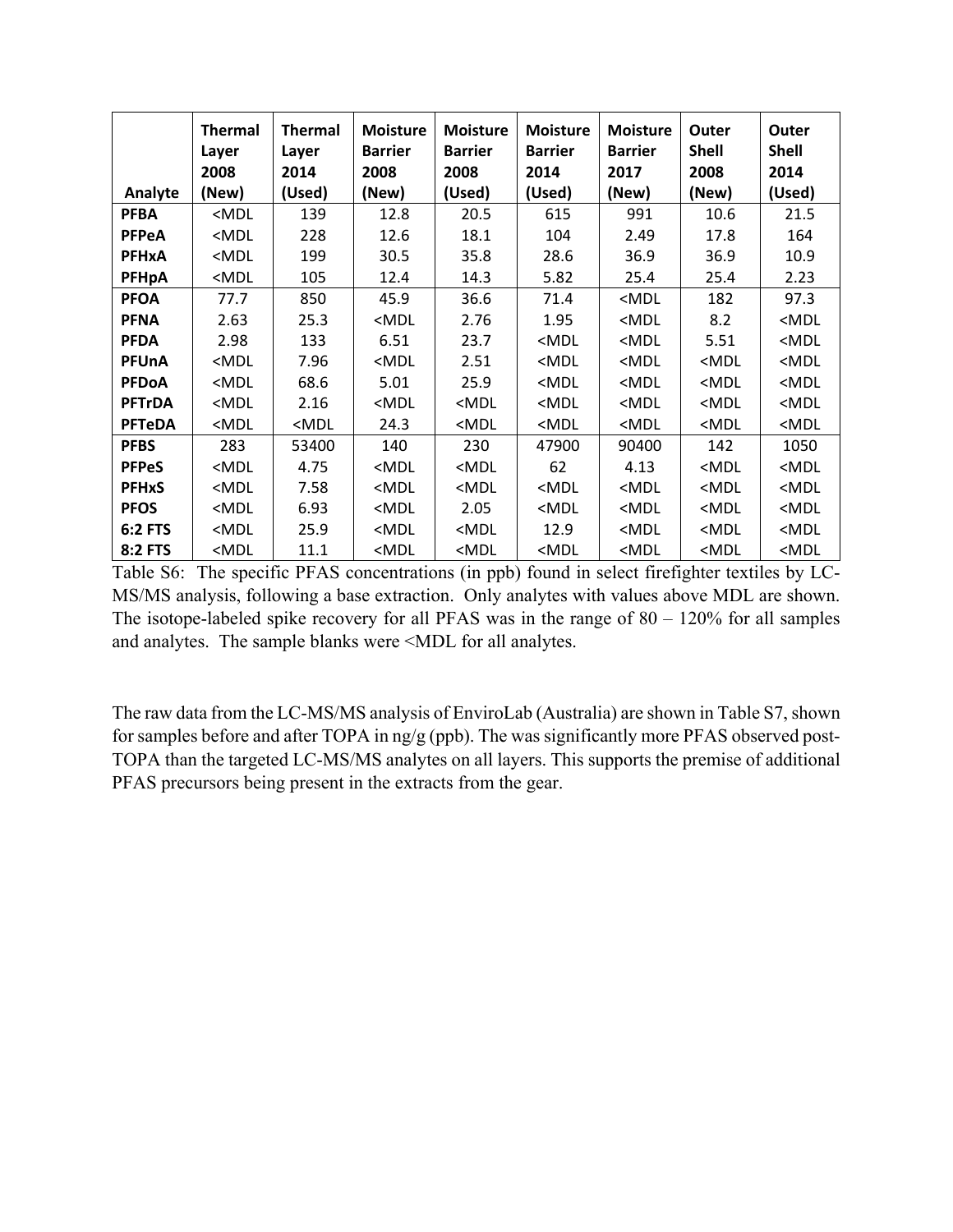| Analyte      | <b>Thermal liner</b>    | <b>Thermal liner</b>    | <b>Moisture barrier</b> | <b>Moisture barrier</b> | <b>Outer shell</b> | <b>Outer shell</b> |
|--------------|-------------------------|-------------------------|-------------------------|-------------------------|--------------------|--------------------|
|              | 2012 (used)             | 2012 (used)             | 2012 (used)             | 2012 (used)             | 2012 (used)        | 2012 (used)        |
|              | Pre-TOPA                | Post-TOPA               | Pre-TOPA                | Post-TOPA               | Pre-TOPA           | Post-TOPA          |
| <b>PFBA</b>  | $MDL$                   | 1100                    | $MDL$                   | 2000                    | $MDL$              | 1860               |
| <b>PFPeA</b> | $MDL$                   | 8                       | $MDL$                   | 560                     | 6                  | 23                 |
| <b>PFHxA</b> | $MDL$                   | 8                       | 6                       | 680                     | 18                 | 36                 |
| PFHpA        | $<$ MDL                 | 11                      | 6                       | 1200                    | $\overline{7}$     | 15                 |
| <b>PFOA</b>  | $MDL$                   | 37                      | 64                      | 1300                    | $\overline{24}$    | 38                 |
| <b>PFNA</b>  | $MDL$                   | 10                      | 8                       | 690                     | $MDL$              | $MDL$              |
| <b>PFDA</b>  | $<$ MDL                 | 10                      | 45                      | 440                     | $MDL$              | $MDL$              |
| PFUnA        | $MDL$                   | 5                       | $MDL$                   | 80                      | $MDL$              | $MDL$              |
| <b>PFDoA</b> | $<$ MDL                 | $MDL$                   | 14                      | 56                      | $MDL$              | $MDL$              |
| <b>PFBS</b>  | 270                     | 330                     | 260                     | 370                     | 1200               | 1800               |
| <b>PFOS</b>  | 6                       | 7                       | 96                      | 99                      | 6                  | 8                  |
| Analyte      | <b>Thermal liner</b>    | <b>Thermal liner</b>    | <b>Moisture barrier</b> | <b>Moisture barrier</b> | <b>Outer shell</b> | <b>Outer shell</b> |
|              | 2009 (used)             | 2009 (used)             | 2009 (used)             | 2009 (used)             | 2009 (used)        | 2009 (used)        |
|              | Pre-TOPA                | Post-TOPA               | Pre-TOPA                | Post-TOPA               | Pre-TOPA           | Post-TOPA          |
| <b>PFBA</b>  | $MDL$                   | 2500                    | $<$ MDL                 | 4000                    | $MDL$              | 4490               |
| <b>PFPeA</b> | $MDL$                   | 12                      | $MDL$                   | 54                      | $11\,$             | 35                 |
| <b>PFHxA</b> | $MDL$                   | 5                       | 11                      | 34                      | 21                 | 45                 |
| <b>PFHpA</b> | $<$ MDL                 | 6                       | $\bf 8$                 | 42                      | 10                 | 22                 |
| <b>PFOA</b>  | $MDL$                   | 16                      | 22                      | 48                      | 42                 | 60                 |
| <b>PFNA</b>  | $MDL$                   | $\overline{\mathbf{4}}$ | $MDL$                   | 10                      | $MDL$              | 3                  |
| <b>PFDA</b>  | $MDL$                   | 3                       | $MDL$                   | 8                       | $MDL$              | $MDL$              |
| PFUnA        | $<$ MDL                 | $MDL$                   | $<$ MDL                 | $<$ MDL                 | $<$ MDL            | $<$ MDL            |
| PFDoA        | $MDL$                   | $MDL$                   | $MDL$                   | $MDL$                   | $MDL$              | $MDL$              |
| <b>PFBS</b>  | 1900                    | 2400                    | 5700                    | 7600                    | 2800               | 3900               |
| <b>PFOS</b>  | $\overline{\mathbf{4}}$ | 4                       | 7                       | 6                       | $\boldsymbol{7}$   | $\boldsymbol{7}$   |
| Analyte      | <b>Thermal liner</b>    | <b>Thermal liner</b>    | <b>Moisture barrier</b> | <b>Moisture barrier</b> | <b>Outer shell</b> | <b>Outer shell</b> |
|              | 2005 (used)             | 2005 (used)             | 2005 (used)             | 2005 (used)             | 2005 (used)        | 2005 (used)        |
|              | Pre-TOPA                | Post-TOPA               | Pre-TOPA                | Post-TOPA               | Pre-TOPA           | Post-TOPA          |
| <b>PFBA</b>  | $MDL$                   | 1500                    | $<$ MDL                 | 1600                    | $<$ MDL            | 854                |
| <b>PFPeA</b> | $MDL$                   | 8                       | $MDL$                   | 96                      | 8                  | 27                 |
| <b>PFHxA</b> | $MDL$                   | 5                       | $\overline{7}$          | 94                      | 18                 | 40                 |
| PFHpA        | $MDL$                   | 9                       | 6                       | 200                     | 19                 | 39                 |
| <b>PFOA</b>  | 3                       | 17                      | 45                      | 180                     | 190                | 237                |
| <b>PFNA</b>  | $MDL$                   | $MDL$                   | $MDL$                   | 35                      | 7                  | 13                 |
| <b>PFDA</b>  | $MDL$                   | $MDL$                   | $\overline{7}$          | 33                      | 8                  | 12                 |
| PFUnA        | $MDL$                   | $MDL$                   | $MDL$                   | $\overline{\mathbf{4}}$ | $MDL$              | $MDL$              |
| <b>PFDoA</b> | $MDL$                   | $MDL$                   | $MDL$                   | $MDL$                   | $MDL$              | $MDL$              |
| <b>PFBS</b>  | 620                     | 1100                    | 425                     | 622                     | 100                | 186                |
| <b>PFOS</b>  | 11                      | 12                      | 17                      | 19                      | 9                  | 11                 |

Table S7: The specific PFAS concentrations (in ppb) found in select firefighter textiles by LC-MS/MS analysis, before and after a total oxidizable precursor assay (TOPA). Only analytes with values above MDL are shown. The isotope-labeled spike recovery for all PFAS was in the range of 98 – 108% for all samples and analytes. The sample blanks were < MDL for all analytes.

During the measurements made for this study, an additional feature was observed using PIGE to screen the hands of the laboratory workers engaged in measuring the textiles. On three separate